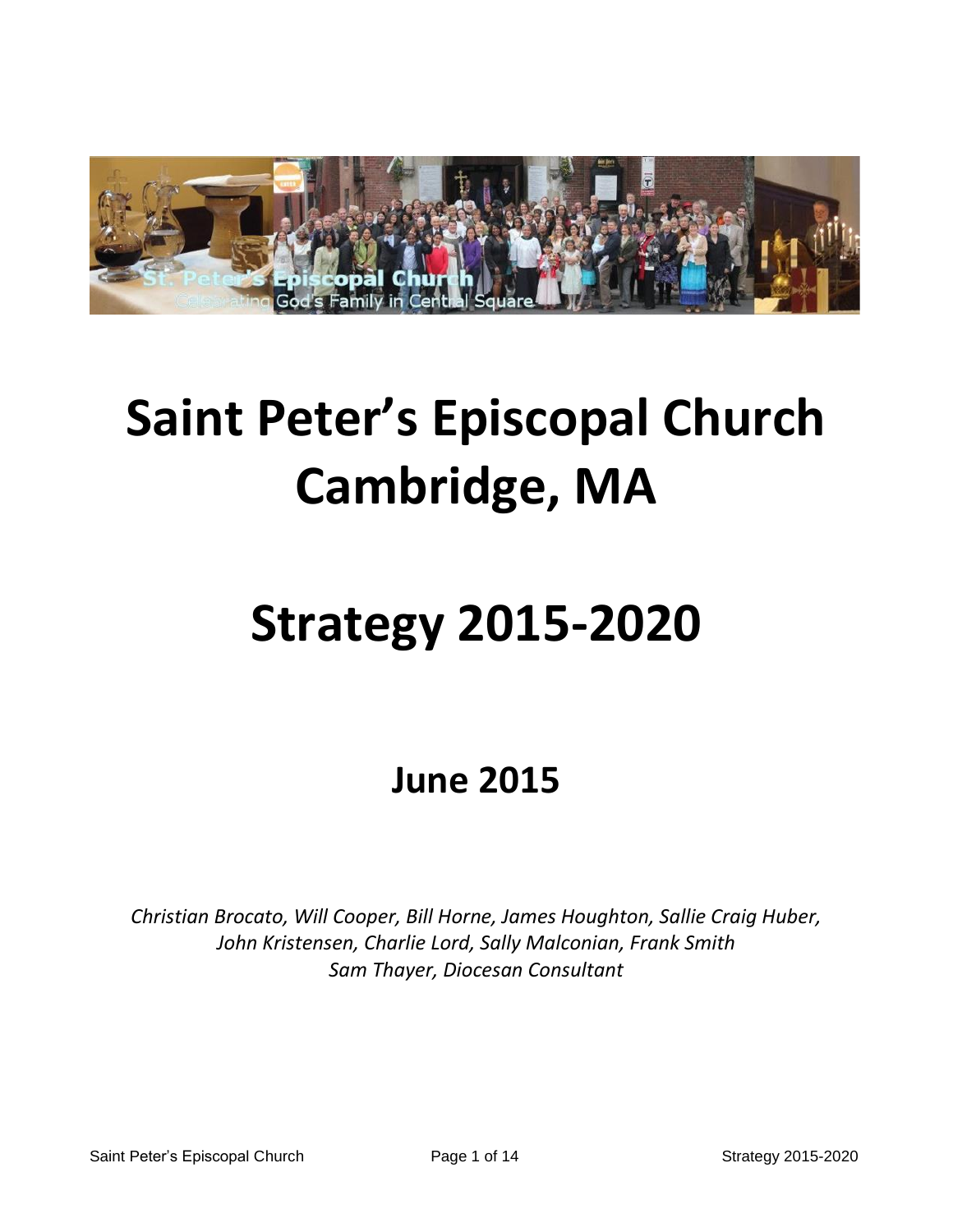## **Contents**

#### Introduction

- I. Where we are today (Current Position)
	- A. External Trends and Implications
	- B. Internal Strengths/Challenges and Implications
- II. Where we are going (Future Position)
	- A. Mission
	- B. Vision
	- C. Core Values
	- D. Objectives for 2015-2020
		- i. Communications
		- ii. Outreach/In reach
		- iii. Worship
		- iv. Spiritual Formation
		- v. Sustainability
- III. Strategies for implementation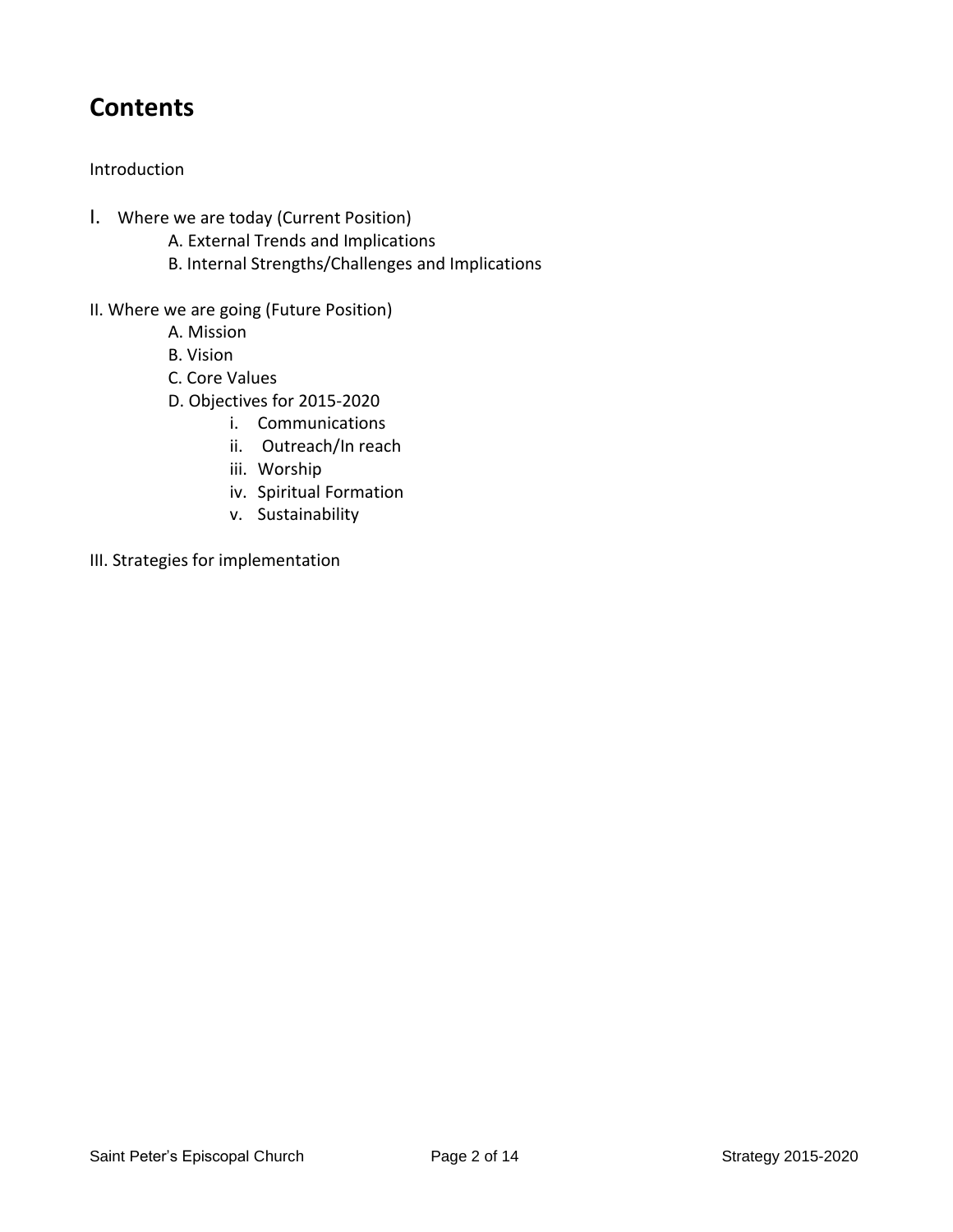#### **Introduction**

In 2010 Saint Peter's Episcopal Church in Cambridge embarked on a process of introspection and undertook the work of preparing a 'parish profile' outlining our identity as a community; our needs; and where we hoped our new Rector would lead us. That document guided our subsequent search process, and the self-knowledge we gained led us through the process of creating stability in our assets and our ways of doing business. We have made great strides together in restoring our sanctuary and getting our house in order.

This stability allows us to look forward to the next five years of our mutual ministry. While maintaining the organizational gains we have already made, it also lets us consider how we can grow in love for one another, in service to our community and as disciples of Christ. To this end, the Vestry chartered a Strategic Planning Committee in 2014 to continue the work of introspection and to provide recommendations for future growth.

The committee consists of nine parishioners who have been guided by a professional strategic planning consultant recommended and sponsored in part by our Diocese. Our work was undertaken in several phases: First, the committee sought a deep understanding of the strengths and challenges present within our community by designing and conducting a parish survey. The committee received a thorough response from a broad cross section of the congregation. We learned not just about our demographics but also about attitudes of our community and the direction we might go in the future. Second, the committee used data from the City of Cambridge, the Diocese of Massachusetts, the National Episcopal Church, and independent parties to understand the trends in our immediate area and society as a whole. These trends are summarized in Section I of this report.

This learning process gave us the ability to reflect both on whom we are as a church and on whom we, the members of the committee, hoped we could become together. Following the guidance of the Holy Spirit, we captured these shared values and used them to develop a collective vision and mission for our work by updating the mission articulated in the past by similar groups. It is our hope that this renewed mission statement along with the vision and core values found in Sections IIA, IIB, and IIC of this document will provide the guiding principles for all of our upcoming work together.

We then began the process of translating the core values into directed objectives, taking into account the internal and external trends illuminated in our research. To capture the thinking behind each major objective, we listed potential implementation strategies that could make each objective a reality. Our intention was not to prescribe specific actions so much as to make the objectives concrete and to establish a starting place for taking action. These suggestions are listed in Section IID.

Our final effort was to propose a process by which specific plans for implementation of the objectives could be drafted and carried out as described in Section III. With the support of the Rector and the Vestry, the work of implementing these recommendations is the responsibility of the entire congregation. It is the hope of this committee that we will work together, with knowledge gleaned from this directed reflection and the guidance of the Holy Spirit, to continue to build the body of the Church in Central Square and beyond.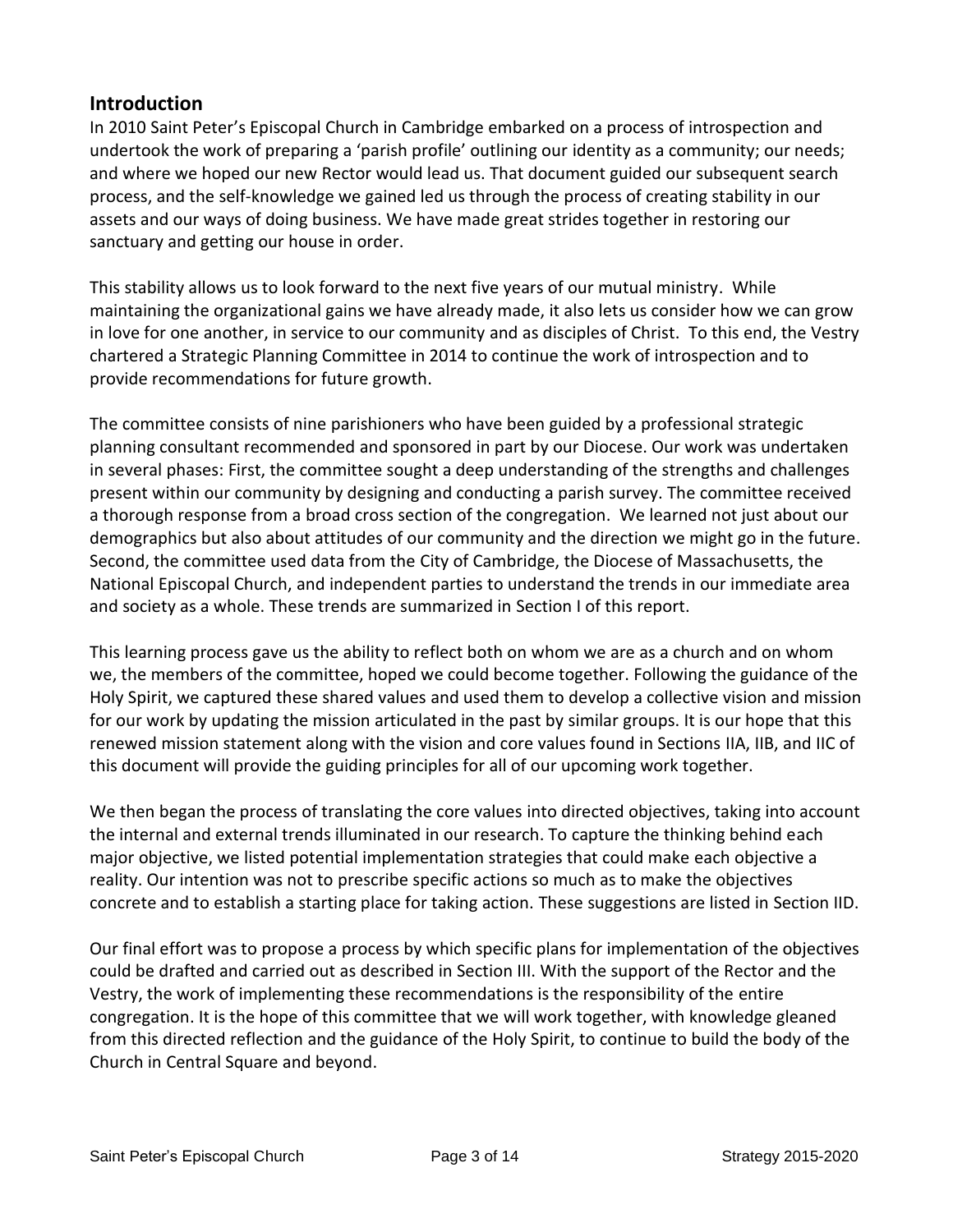# **I. Where we are today (Current Position)**

**A. External Trends and their implications for SPC 2015-2020\***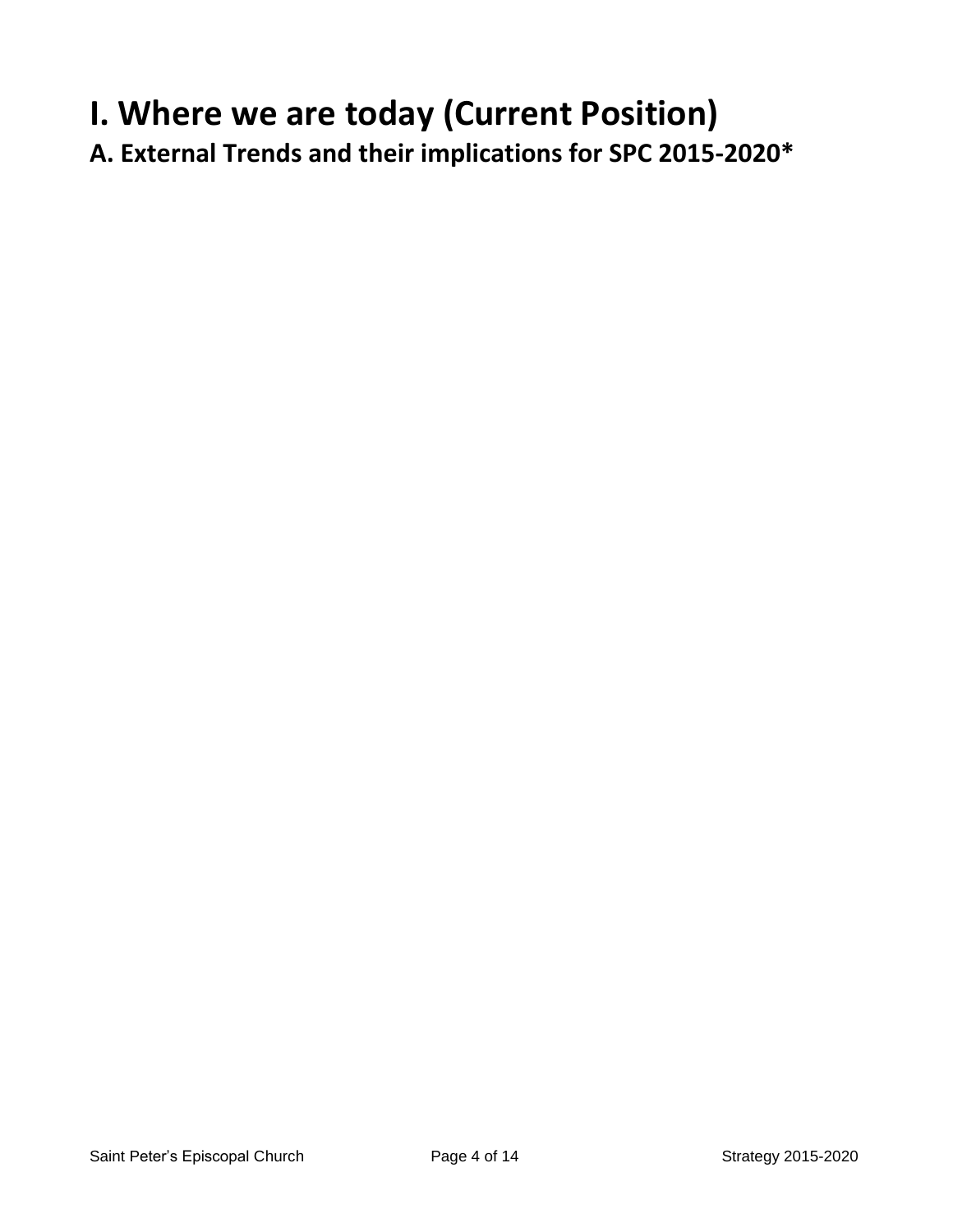| <b>Trends: External to St. Peter's</b>                                                                                                                                                                                                                                                              | Implication: St. Peter's should                                                                                                                                                                                                                                                                                                                                                                                                                                                                                                                                                                                                                                                                                                                                                                                                                                                                                                                                                                                                                                                                                                    |
|-----------------------------------------------------------------------------------------------------------------------------------------------------------------------------------------------------------------------------------------------------------------------------------------------------|------------------------------------------------------------------------------------------------------------------------------------------------------------------------------------------------------------------------------------------------------------------------------------------------------------------------------------------------------------------------------------------------------------------------------------------------------------------------------------------------------------------------------------------------------------------------------------------------------------------------------------------------------------------------------------------------------------------------------------------------------------------------------------------------------------------------------------------------------------------------------------------------------------------------------------------------------------------------------------------------------------------------------------------------------------------------------------------------------------------------------------|
| 1.Demographics: Dramatic increase<br>in the percentage of young adults<br>(ages 20-35) in Boston, Cambridge<br>and Somerville                                                                                                                                                                       | Connect to chaplaincies at MIT and Harvard as<br>$\bullet$<br>feeders to St. Peters for post graduates who stay in<br>Cambridge.<br>Develop immediate access points for these<br>$\bullet$<br>parishioners in light of likely shorter tenure, e.g.,<br>biannual ministry participation outreach.<br>Target "nomads" (young adults who still feel they are<br>$\bullet$<br>Christian and are trying to build community in a new<br>place).<br>Design communications campaign ("You are Home")<br>٠<br>based on the idea of finding a new home and new<br>community to plug into.<br>Public transit outreach campaign geared to Central<br>Square and Cambridgeport (Red Line and buses).<br>Based on the message "You are Home", foster<br>٠<br>relationships between established parishioners and<br>new arrivals in Cambridge and at Saint Peter's.<br>Provide support for the longer term parishioners to<br>$\bullet$<br>help them deal with turnover and their investment in<br>these shorter duration relationships.<br>Develop explicit programs for the diaspora members<br>("young adults who move away"), e.g. locational |
| 2. Demographics: Church growth is<br>linked to immigration patterns and<br>especially growth in Hispanic and<br>Asian communities in the Boston<br>area.                                                                                                                                            | groups and activities.<br>Intentional community learning program about being<br>$\bullet$<br>in relationship across difference of all sorts.<br>Meet with Diocesan team on Hispanic Communities<br>$\bullet$<br>and learn about engagement with that program.<br>Consider East Cambridge connection with support of<br>Diocesan Resources.<br>Connect to Diocesan or other resources on new<br>arrivals from Asia.<br>Develop a "You are Home" program to help people<br>who are a long way from home see us as their new                                                                                                                                                                                                                                                                                                                                                                                                                                                                                                                                                                                                          |
| 3. Neighborhood Focus: Turnover<br>in mid-Cambridge and<br>Cambridgeport (e.g. 427 homes<br>sales in Cambridgeport in 2014)<br>and expansion in Kendall Square<br>(e.g., emergence of several<br>thousand new residential units)<br>offering potential for longer term<br>engagement and stability. | church home.<br>Connect to the chaplaincy at MIT.<br>$\bullet$<br>Target outreach in local and nearby neighborhoods to<br>$\bullet$<br>build a stronger base of core local members who can<br>come to events easily<br>Send introductory packet to new residents in mid-<br>$\bullet$<br>Cambridge and Cambridgeport and Kendall Square.<br>Connect to Kendall Square community associations.<br>$\bullet$<br>Design communications strategy for this new<br>$\bullet$                                                                                                                                                                                                                                                                                                                                                                                                                                                                                                                                                                                                                                                             |
| Saint Peter's Episcopal Church                                                                                                                                                                                                                                                                      | neighborhood.<br>Page 5 of 14<br>Strategy 2015-2020                                                                                                                                                                                                                                                                                                                                                                                                                                                                                                                                                                                                                                                                                                                                                                                                                                                                                                                                                                                                                                                                                |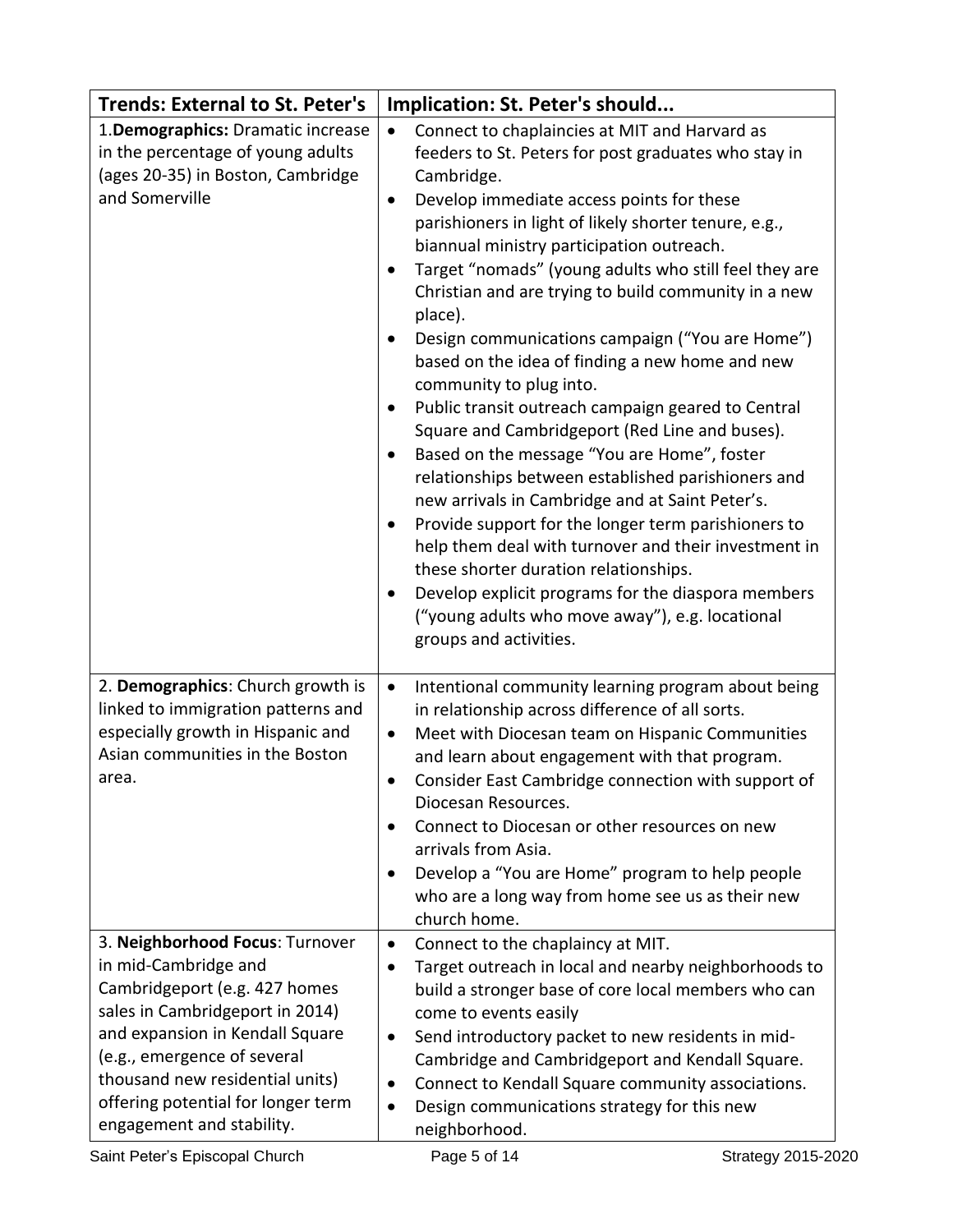| 4. We will continue to draw from<br>people living in a large, urban,<br>densely populated community.                                       | Focus on Cambridge/Somerville and Boston.<br>$\bullet$<br>Do concerted outreach to Afterworks families.<br>$\bullet$<br>North Cambridge is over-served but Kendall and<br>$\bullet$<br>Cambridgeport have fewer churches so target<br>outreach to these communities.<br>Design communications strategy with these patterns<br>in mind.<br>Leverage the easy access to St. Peter's by public<br>٠<br>transport.<br>Develop a parking plan to support those who drive.<br>$\bullet$<br>Offer St. Peter's as a welcoming personal haven in an<br>$\bullet$<br>often impersonal city.                                                                                                                                                                                                                                              |
|--------------------------------------------------------------------------------------------------------------------------------------------|--------------------------------------------------------------------------------------------------------------------------------------------------------------------------------------------------------------------------------------------------------------------------------------------------------------------------------------------------------------------------------------------------------------------------------------------------------------------------------------------------------------------------------------------------------------------------------------------------------------------------------------------------------------------------------------------------------------------------------------------------------------------------------------------------------------------------------|
| 5. People are increasingly "spiritual<br>but not religious" - not necessarily<br>churchgoers.                                              | Figure out the "X" factor to reach people.<br>$\bullet$<br>Reach out to people starting from a "spiritual not<br>$\bullet$<br>religious" perspective.<br>Consider more small groups: taking church to where<br>$\bullet$<br>people live.<br>Use our religious symbols and jargon thoughtfully.<br>$\bullet$<br>Develop programs that provide a refuge from stress<br>$\bullet$<br>and a place to reflect.                                                                                                                                                                                                                                                                                                                                                                                                                      |
| 6. Decreasing church attendance<br>nationwide driven by rise of<br>rationalism and failure of<br>messaging from institutional<br>religion. | Work on messaging: understand the truths and then<br>$\bullet$<br>work on how to convey them in ways people can hear<br>and respect.<br>Actively seek to engage people who are beginning to<br>$\bullet$<br>sense the superficiality of their rejection of faith.<br>Seek to "shake up Central Square" by challenging<br>$\bullet$<br>assumptions about reason, faith and organized<br>religion.<br>Highlight the Anglican comfort with reason.<br>Celebrate and highlight our heritage as a "big-tent"<br>Episcopal parish.<br>Connect all of this to the young adult outreach above.<br>$\bullet$<br>Implement forums, posters, debates, challenges and<br>more edgy messaging.<br>Use our social action and expand on it as an entry<br>$\bullet$<br>point.<br>Expand forms of worship, especially contemplative<br>prayer. |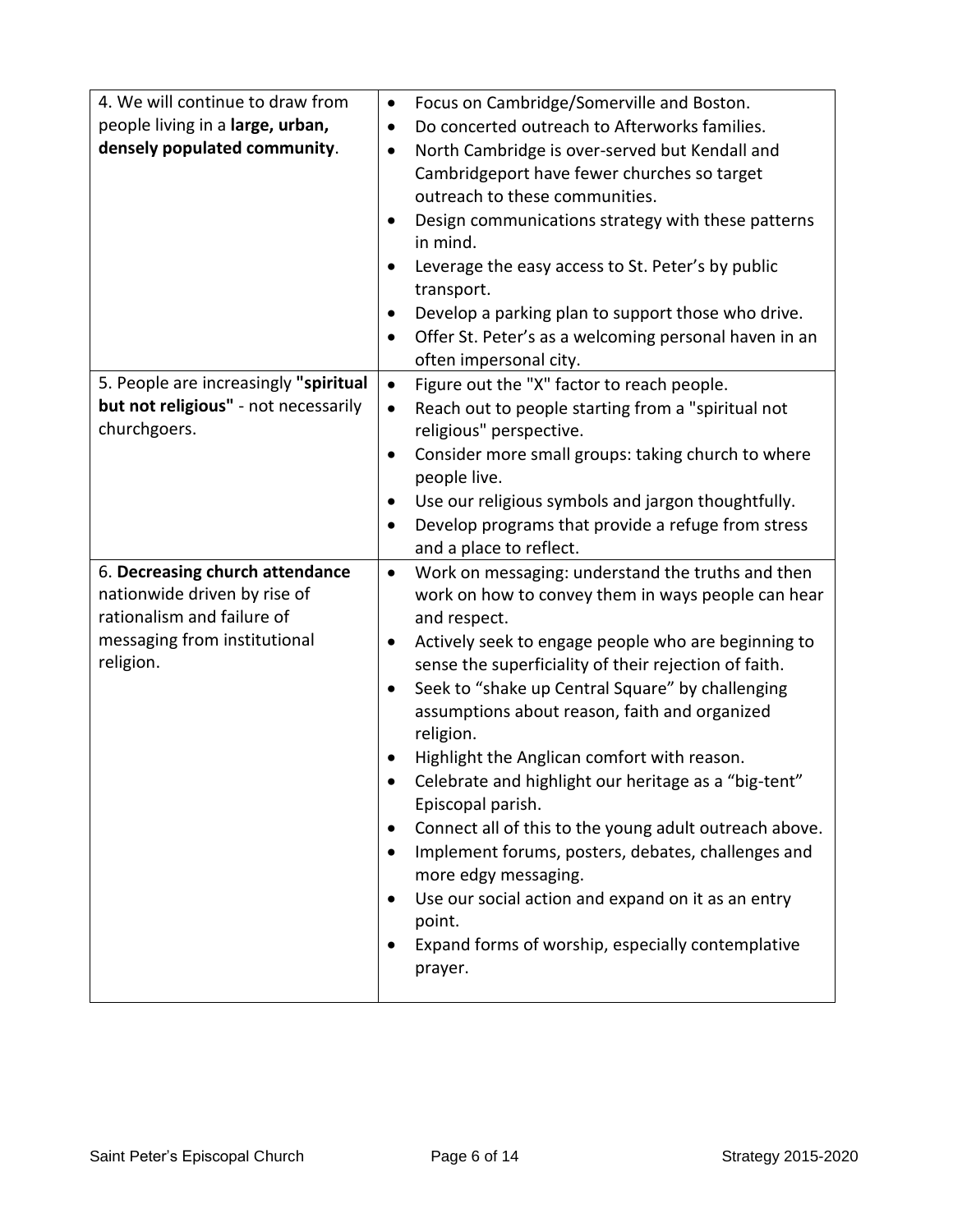| 7. Technology: our world is<br>increasingly online. | Use technology to build and sustain our community,<br>e.g., online entrance interview, adult formation blogs<br>or podcasts.<br>Balance this with the continuing need for interactions<br>٠<br>in-person.<br>Consider new ministry to engage people online.<br>٠<br>Explore use of social networking (such as Twitter,<br>$\bullet$<br>Facebook, etc.) to expand reach and communicate<br>timely messages about events, mission, and our<br>welcoming, inclusive parish. |
|-----------------------------------------------------|--------------------------------------------------------------------------------------------------------------------------------------------------------------------------------------------------------------------------------------------------------------------------------------------------------------------------------------------------------------------------------------------------------------------------------------------------------------------------|
|-----------------------------------------------------|--------------------------------------------------------------------------------------------------------------------------------------------------------------------------------------------------------------------------------------------------------------------------------------------------------------------------------------------------------------------------------------------------------------------------------------------------------------------------|

**\*See appendix for a summary of these trends and implications**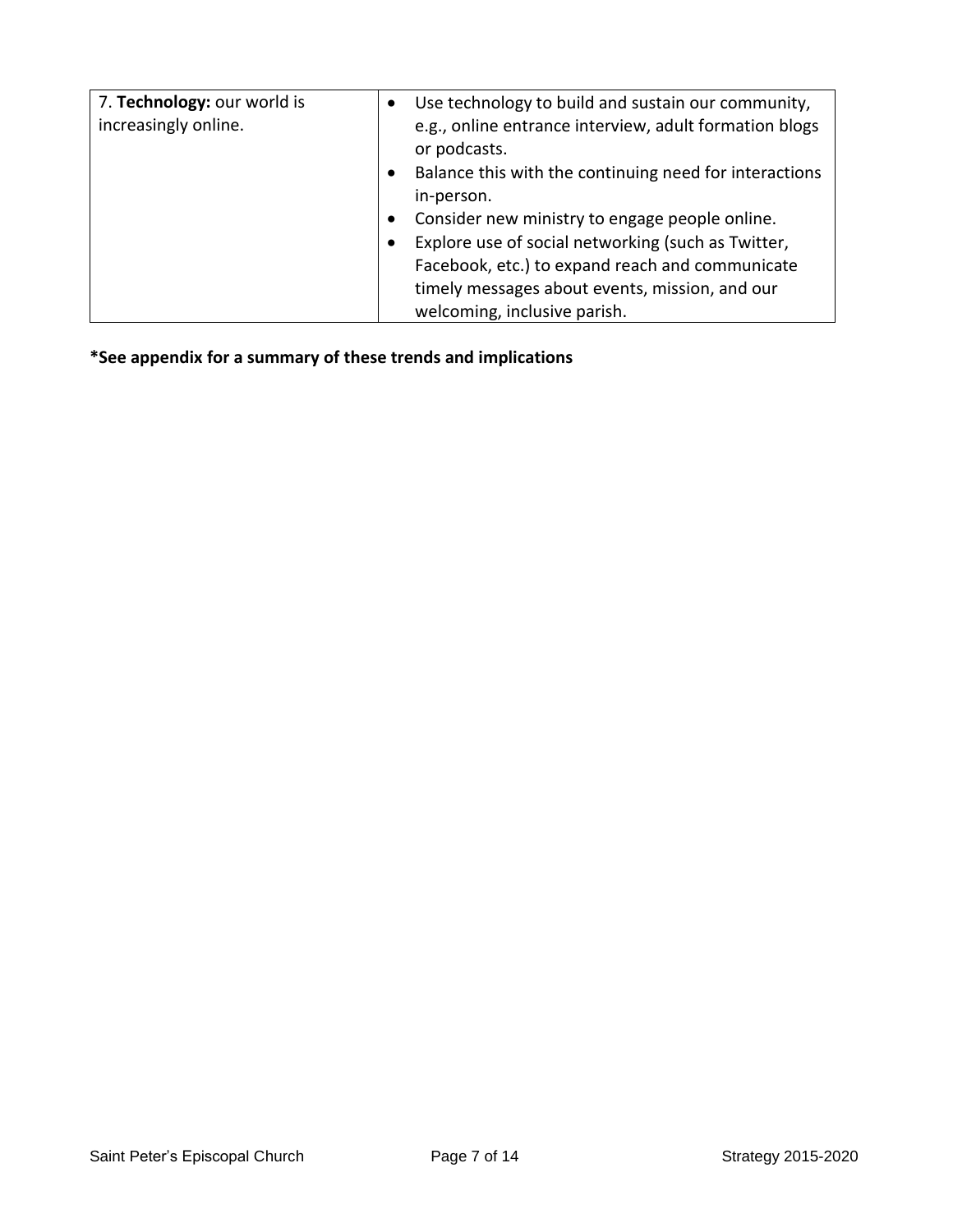# **B. Internal Strengths and Challenges**

|    | <b>Strengths</b>                                                                                                                                                                                                                                                               | Implications: St. Peter's should:                                                                                                                                                                                                                                                                                                                                                                                                                                   |
|----|--------------------------------------------------------------------------------------------------------------------------------------------------------------------------------------------------------------------------------------------------------------------------------|---------------------------------------------------------------------------------------------------------------------------------------------------------------------------------------------------------------------------------------------------------------------------------------------------------------------------------------------------------------------------------------------------------------------------------------------------------------------|
| 1. | Our parish community:<br>welcoming, affirming, and<br>committed to worship,<br>mission, diversity and<br>spiritual growth for all<br>ages.                                                                                                                                     | Celebrate and strengthen spiritual growth.<br>$\bullet$<br>Work to deepen sense of community and personal<br>$\bullet$<br>commitment.<br>Encourage more participation opportunities for service in<br>$\bullet$<br>parish ministries.<br>Commit to greater outside community engagement by working<br>with the City of Cambridge and other neighborhood groups.                                                                                                     |
| 2. | Our rich worship and<br>prayer life: warm, inviting,<br>substantive, relevant and a<br>variety of prayer forms<br>including Sunday and<br>Wednesday Eucharists,<br>Morning Prayer,<br>Contemplative Prayer and<br>other special prayer<br>services offered during the<br>year. | Ensure that our worship and prayer experiences meet the<br>$\bullet$<br>contemporary needs of our community.<br>Celebrate and increase lay participation on Sundays and<br>$\bullet$<br>throughout the week.<br>Maintain scripture-based preaching by clergy and lay<br>$\bullet$<br>preachers that calls us to Christian action.<br>Provide inspiring music for liturgy reflective of growing needs<br>of congregation.                                            |
| 3. | Our Christian formation:<br>committed, substantive,<br>and as broadly applicable<br>as possible.                                                                                                                                                                               | Continue to provide varied subjects and opportunities for<br>$\bullet$<br>parishioners to grow in the knowledge and love of Christ.<br>Recognize and offer additional Christian formation<br>٠<br>opportunities provide at church and possibly in parishioners'<br>homes.<br>Ensure financial support and work to increase it.<br>$\bullet$                                                                                                                         |
| 4. | Our mission and outreach:<br>CommonCare, Afterworks,<br>Diocese, Deanery,<br>Episcopal City Mission,<br>ministry partners, shelters,<br>prison ministry and street<br>ministry.                                                                                                | Make mission and outreach a higher priority and involve more<br>$\bullet$<br>parishioners in these ministry opportunities.<br>Link/partner with other faiths and traditions; provide<br>$\bullet$<br>opportunities for interfaith dialogue.<br>Develop more funding sources; e.g. annual budget, grants.                                                                                                                                                            |
| 5. | Our worship space and<br>building: beautiful,<br>historic, church building<br>available for worship and<br>outreach, maintained with<br>environmental<br>consciousness.                                                                                                        | Support and strengthen current maintenance levels<br>$\bullet$<br>throughout our physical plant.<br>Continue to provide space and increase use of space for<br>$\bullet$<br>concerts and other local community functions as part of the<br>outreach of the parish into the community.<br>Continue to maintain and support tenant use of the parish<br>$\bullet$<br>house.<br>Provide necessary funding for maintenance and care of our<br>٠<br>musical instruments. |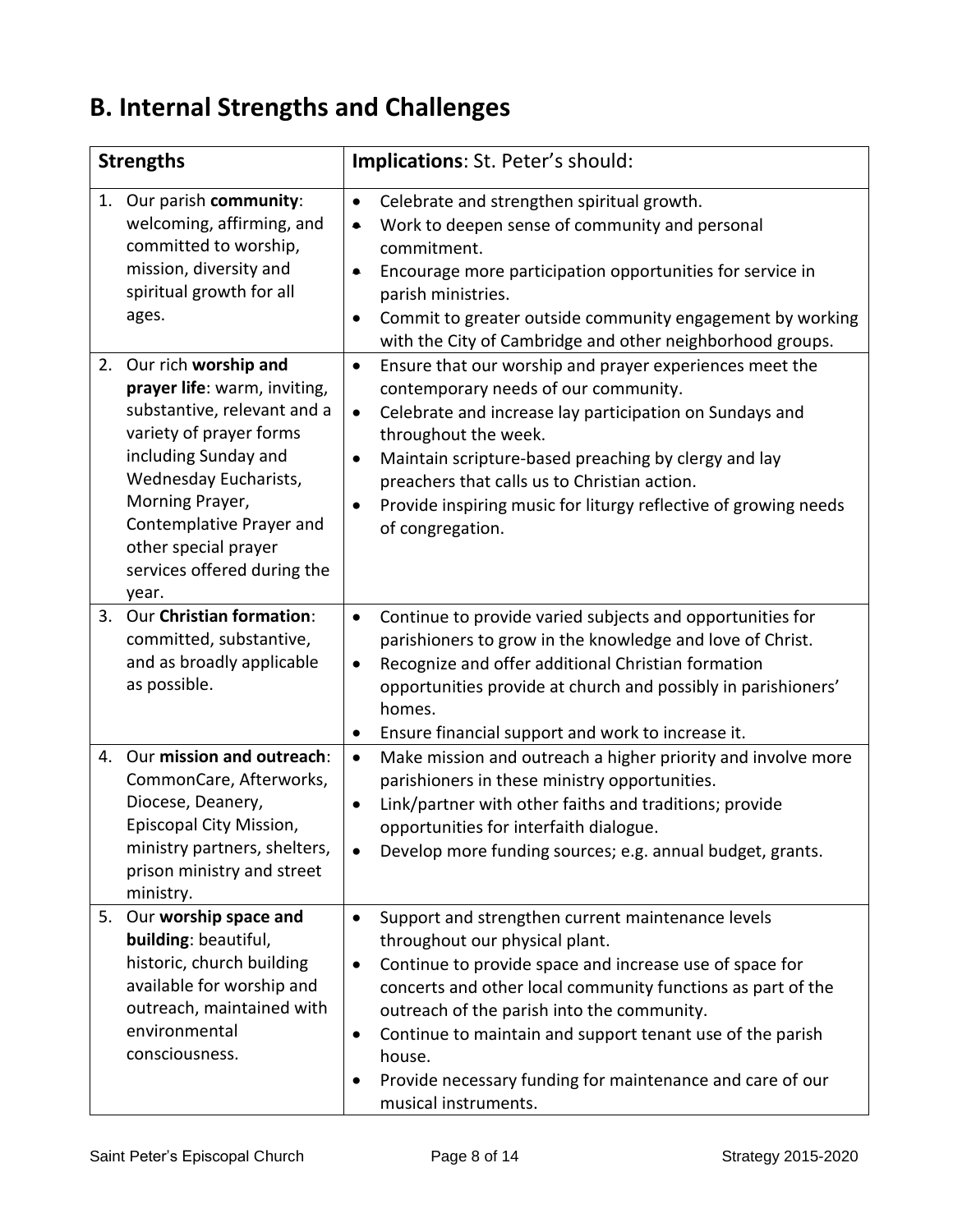| <b>Challenges</b> |                                                                                                                                                                                                                   | <b>Implications: Saint Peter's should</b>                                                                                                                                                                                                                                                                                                                                                                                                                                                                                                                                                                                                                                                                                    |
|-------------------|-------------------------------------------------------------------------------------------------------------------------------------------------------------------------------------------------------------------|------------------------------------------------------------------------------------------------------------------------------------------------------------------------------------------------------------------------------------------------------------------------------------------------------------------------------------------------------------------------------------------------------------------------------------------------------------------------------------------------------------------------------------------------------------------------------------------------------------------------------------------------------------------------------------------------------------------------------|
| 1.                | Our worship attendance,<br>parish membership and<br>involvement are not<br>growing.                                                                                                                               | Take steps to develop more effective means of telling our<br>$\bullet$<br>story; strengthen external communications.<br>Continue to assess how well our worship opportunities<br>$\bullet$<br>are meeting the needs of our parishioners, visitors and<br>the changing needs of our community's demographics.<br>Be open to flexibility in our worship environment to meet<br>$\bullet$<br>contemporary worship needs.<br>Strengthen outreach to parishioners in need, visitors, and<br>$\bullet$<br>the wider community.<br>Strengthen hospitality ministry.<br>$\bullet$<br>Provide more fun opportunities for greater parish<br>$\bullet$<br>fellowship.<br>Solve challenges of Sunday/weekday night parking.<br>$\bullet$ |
| 2.                | Our parish demographics<br>are less reflective of the<br>demographics of<br>Cambridgeport and the<br>surrounding communities<br>than in years past thus<br>threatening the historical<br>diversity of the parish. | Ensure diversity and inclusiveness.<br>$\bullet$<br>Embrace the needs of changing communities, especially<br>$\bullet$<br>the 24-40 age group.<br>Broaden the scope of ministries to better support youth<br>$\bullet$<br>and seniors of the parish.<br>Fully incorporate newcomers into parish life and<br>$\bullet$<br>celebrate what they bring to the parish.                                                                                                                                                                                                                                                                                                                                                            |
| 3.                | Our leadership needs in all<br>areas cannot be met by the<br>rector and the few<br>dedicated parishioners in<br>leadership positions.                                                                             | Support parish leadership with prayer and positive<br>$\bullet$<br>affirmation.<br>Identify, train and sustain more lay leaders from the<br>$\bullet$<br>community.<br>Develop more parish leaders to address leadership needs<br>$\bullet$<br>of the future.                                                                                                                                                                                                                                                                                                                                                                                                                                                                |
| 4.                | Our parish income is not<br>keeping up with our<br>financial needs: low<br>percentage of pledging<br>parishioners; overly<br>dependent on parish house<br>income.                                                 | Grow pledge base for greater parishioner commitment.<br>$\bullet$<br>Create a better understanding that commitment includes<br>financial support.<br>Provide greater transparency concerning financial needs<br>٠<br>and implications.<br>Explore more avenues for use of the sanctuary and the<br>$\bullet$<br>undercroft for greater income potential.                                                                                                                                                                                                                                                                                                                                                                     |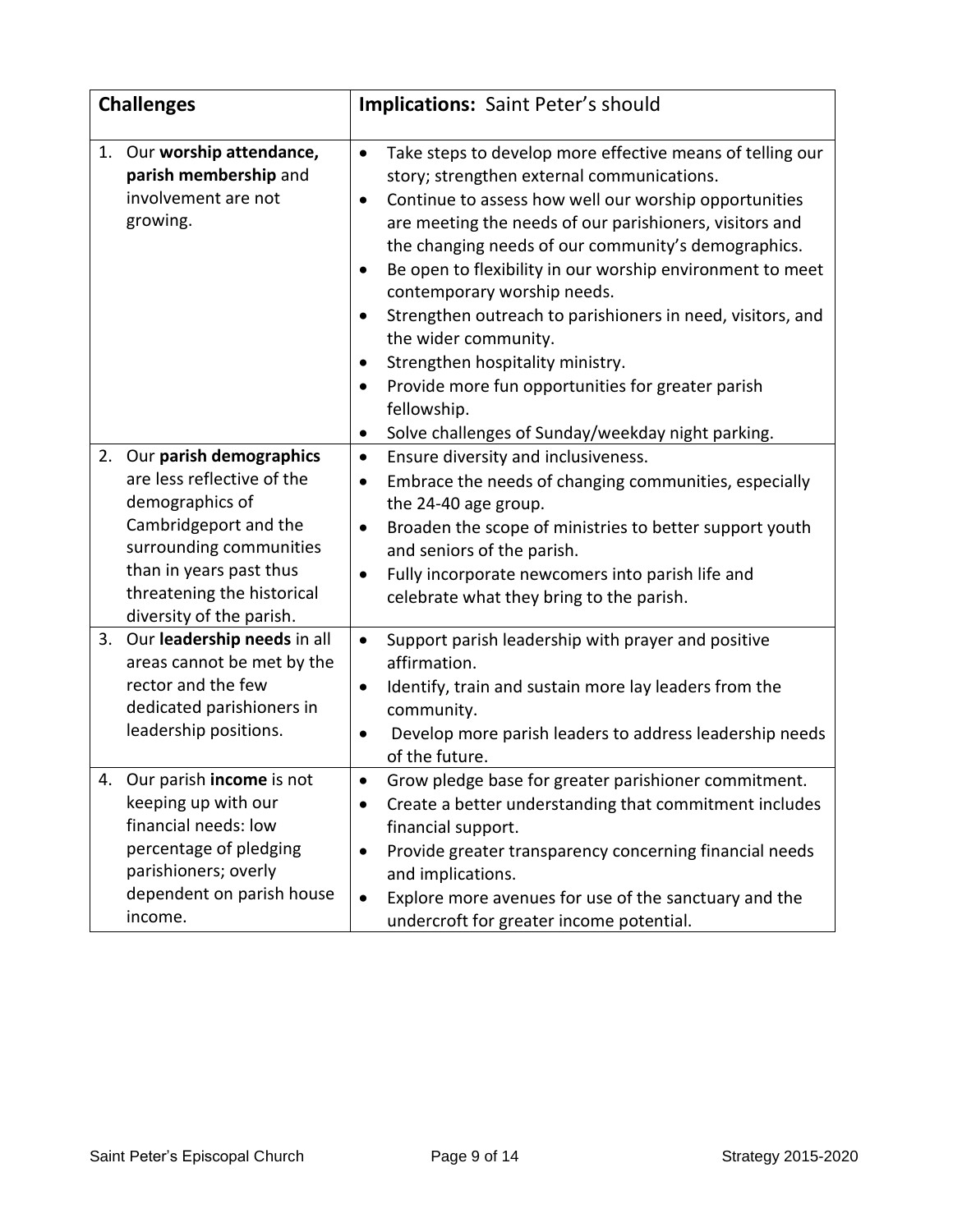# **II. Where we are going (Future Position)**

## **A. Mission**

#### **Saint Peter's Episcopal Church—Mission Statement**

We are an Episcopal community of Christian disciples walking in the footsteps of Jesus to welcome all people, nurture one another, and reach out in love to Cambridge and the wider world.

### **B. Vision**

#### **Saint Peter's Episcopal Church-Vision Statement**

With God's help we will be an ever more vibrant and joyful community, constantly guided by the Holy Spirit to fulfill Jesus Christ's call to worship God and to love and serve our neighbors as we pursue peace and justice for all.

### **C. Values**

#### **Saint Peter's Episcopal Church - Core Values**

- *Welcoming and Affirming* We are a diverse inner city church creating a welcoming community/space for all seekers.
- *Building Community* We are a gentle community creating a home for people from Cambridge and beyond where every voice is celebrated and heard.
- *Celebrating* We celebrate the beauty of faith and the art of liturgy.
- *Seeking* We are a community which questions, grows and learns together as disciples of Christ.
- *Serving* Our community engages with Cambridge and the wider world in pursuit of social and economic justice.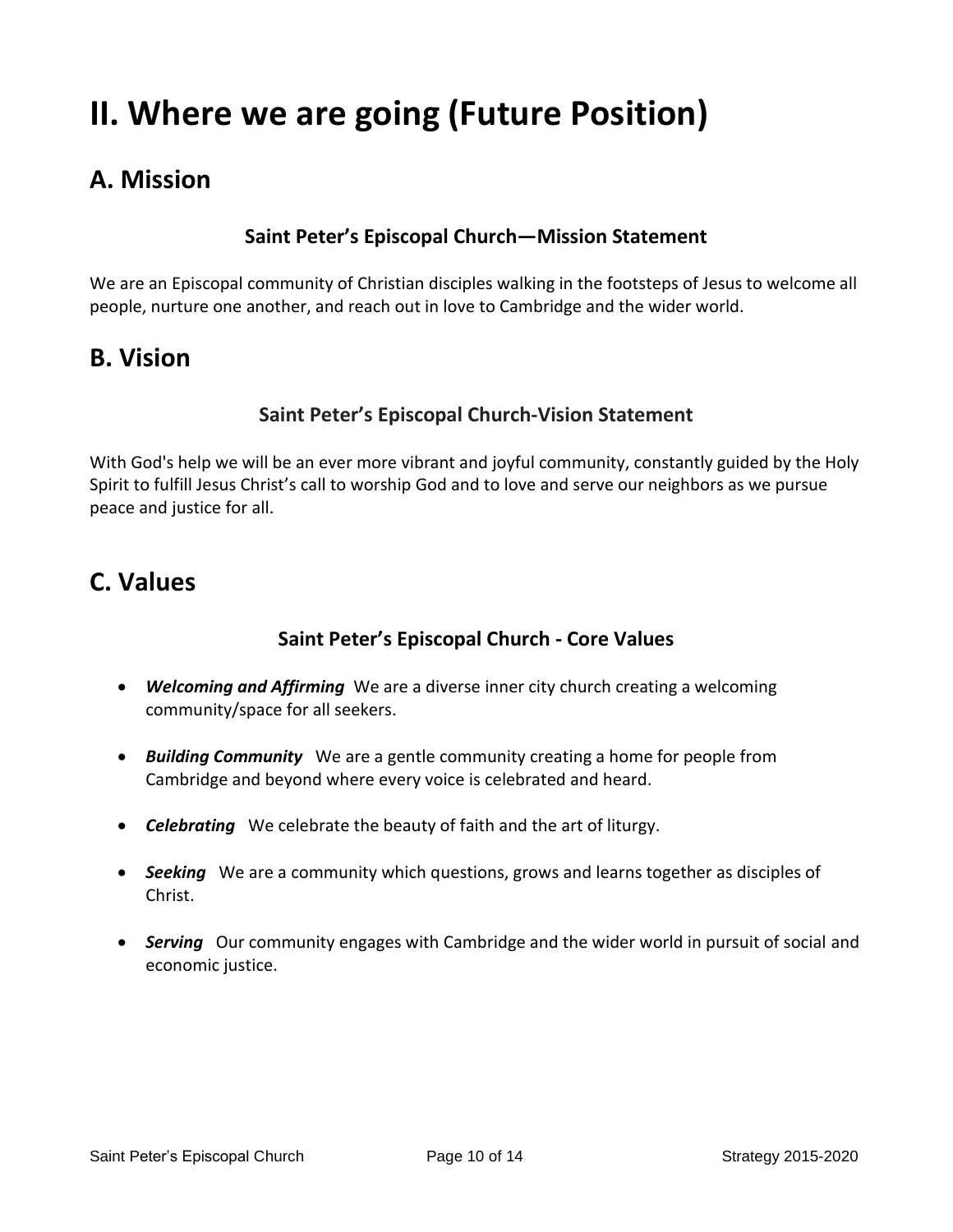## **D. Objectives for 2015-2020**

#### **1. Communications: Use stronger external and internal communications to build our parish community.**

- a. Recruit a volunteer communications committee to develop and maintain a communications strategy.
- b. Use technology and social media to present the richness of our worship and prayer life, e.g., online interviews, adult formation blogs, or podcasts.
- c. Reach out to young/transient/seeking populations of the community by implementing a "You are Home" style communications campaign that emphasizes our inclusive values and reveals St. Peters as a home for those who are displaced from their communities of origin.
- d. Target communications to areas physically near the church, e.g., messages directed towards Central Square and Cambridgeport; collaboration with nearby universities; and mailings to communities along the Red Line.
- e. Target communications to populations with high potential interest, e.g., welcome packets to new residents with information specifically targeted to new families who are coming back to church.
- f. Ensure that our messages are accessible and assume little knowledge of how 'the church world' works or what 'church words' mean.

#### **2.Outreach/In reach: Focus our ministries to serve those in need, in and outside the parish.**

- a. Evaluate our outreach priorities to various groups, looking specifically at areas where Saint Peter's is currently under-representing local demographics, e.g., the 25-40 age group and families with young children.
- b. Increase use of space for concerts and other local community functions as part of the outreach of the parish into the community. Create opportunities for non-parishioner community members to become regularly involved in these activities.
- c. Link to/partner with other faiths and traditions to provide opportunities for interfaith dialogue.
- d. Recognizing that high turnover necessitates rapid on-boarding, develop strategies to proactively engage new members in ministry, e.g., intentionally recruit for ministry participation on a quarterly basis; have a monthly 'This is my ministry' talk after announcements, etc.
- e. Consider the various cultural communities within Cambridge and the unique opportunities to minister to these groups, e.g., the diocesan initiative for Hispanic communities.
- f. Develop a strategic plan specific to our outreach ministries by establishing metrics and defined roles for each ministry, and defined requirements based upon funding and participation.
- g. Recognize that every activity is an opportunity for relationship building, e.g., altar service, washing dishes, etc. Structure activities to capitalize on this opportunity.
- h. Promote activities for relationship building outside of the church facility, e.g., house groups, book clubs, theology and beer, apple-picking, walks in the Fells, etc.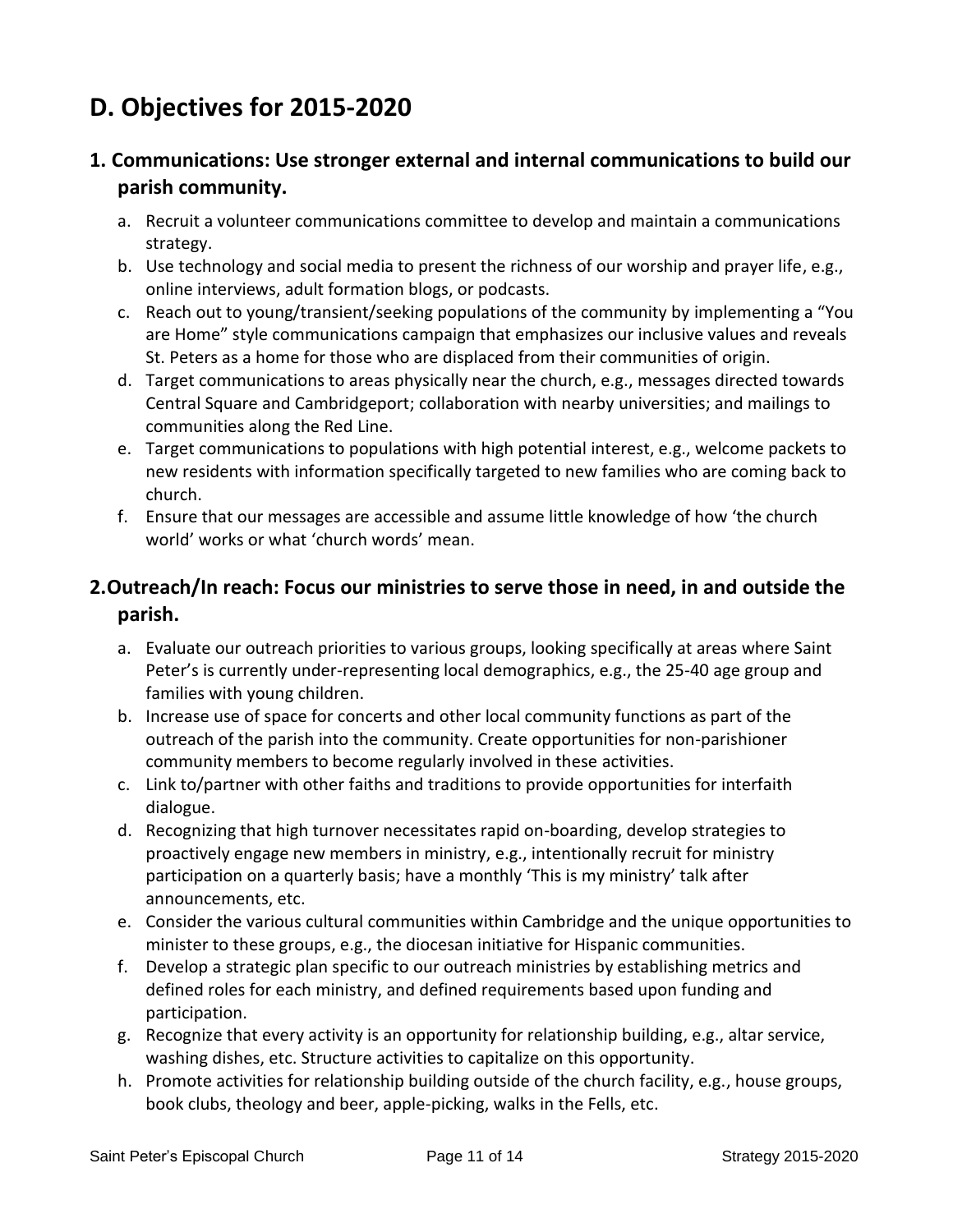#### **3. Worship: Adapt our worship (liturgy, music, preaching, lay involvement) to meet evolving parish needs.**

- a. Move the early worship service to another slot (possibly Sunday evening or Saturday) to provide a different opportunity for regular worship.
- b. Support the contemplative prayer group and consider it an example to use for other places where there may be similar needs.
- c. Work to reduce the learning curve for low-familiarity participants. Increase the ease of participation in the service by building common knowledge of service elements, e.g., intentionally teach hymns through repetition, previewing tunes before the service, or distributing *YouTube* playlists of music earlier in the week.
- d. Consider home/neighborhood worship outside of regular worship times.
- e. Encourage a full participation in all the aspects of ministry by specifically inviting individuals to participate, with the expectation that participation will be term limited, e.g., "Would you consider reading two lessons over the next quarter?"
- f. Adapt the worship space (sanctuary layout and use) to make the worship more 'communal', e.g., move the choir into the congregation, rope off the back pews, preach from the floor, reconfigure pews to increase member 'face to face' interaction. Be creative with the space.
- g. Continue to make the church an emotionally safe and peaceful space that encourages connection and vulnerability.
- h. Manage, maintain and grow our high caliber music program.

#### **4. Spiritual Formation: Adapt our formation to meet evolving parish needs.**

- a. Recognize the central importance of spiritual formation as part of everything we do, both within and outside of the parish.
- b. Intentionally use formation as a way to increase our institutional capacity for 'being in relationship across difference', e.g., conversations with Muslim community; education around gender and race relationships; discussion of norms for promoting emotional safety; ideas on how to improve our ability to love one another in practical ways.
- c. Draw on our tradition of active questioning and investigation of theology to attract the curious.
- d. Assess existing and develop new approaches to Christian formation among each demographic group represented and desired at Saint Peter's.
	- i. For children survey parents to determine what they would like to see more of and their suggestions.
	- ii. For youth work together with other Episcopal churches in Cambridge for confirmation activities and extracurricular events of social and mission interest.
	- iii. For young and middle adults  $-\frac{1}{2}$  dining/bible study/conversation groups.
	- iv. For senior citizens assess current activities and consider what could be done, e.g., monthly senior lunches.
- e. Simultaneously, promote relationship and learning across generations and demographic groups by intentionally structuring activities for inter-demographic collaboration, e.g., emphasize intergenerational participation in church decorating events; giving youth opportunities to lead their elders; working with the diocese, consider expanding our 'ministry partnerships' to include space for a Spanish-speaking Episcopal community.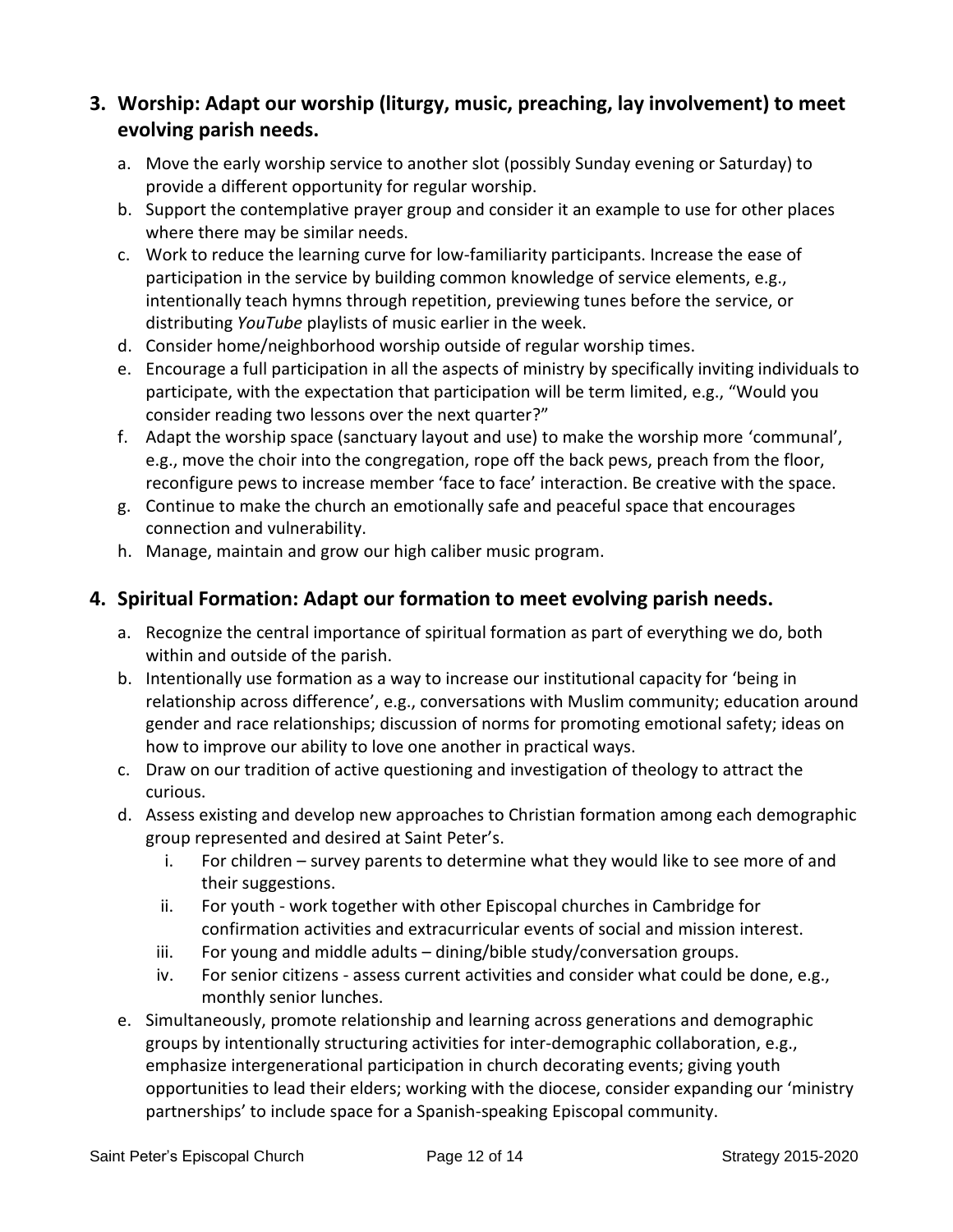#### **5. Sustainability: Build our financial and leadership resources.**

- a. Broaden the base of parish leadership by identifying or creating 'low barriers to entry' leadership opportunities and inviting newer congregants to take those roles. (If needed, invite older congregants to leave those roles and take on new roles!)
- b. Make and regularly evaluate a plan for parish ministry, including:
	- i. How we invite new members into ministry.
	- ii. What ministries we commit to as a parish.
	- iii. A transition plan for each ministry that facilitates handoff of responsibilities to new leaders. (This should also help with burnout).
	- iv. Ways for lay participants to relieve the burden on the rector, e.g. in management of rental space, musical events, etc.
- c. Regularly review the goals, objectives and needs of our rector. E.g. yearly mutual ministry review.
- d. Ensure financial sustainability by continuing our structured methods for evaluating our income and our existing costs and expenditures, e.g., regularly revisit paid staffing.
- e. Sustain the investment in parish facilities and extend our attention to the parish undercroft, e.g., upgrade the kitchen; assess the layout and use of the undercroft to accommodate the hordes of people who will be shortly joining us; revisit parish house rental and ensure that we are making the best use of it as an asset.
- f. Initiate a long-term property maintenance plan.
- g. Develop a parking plan.